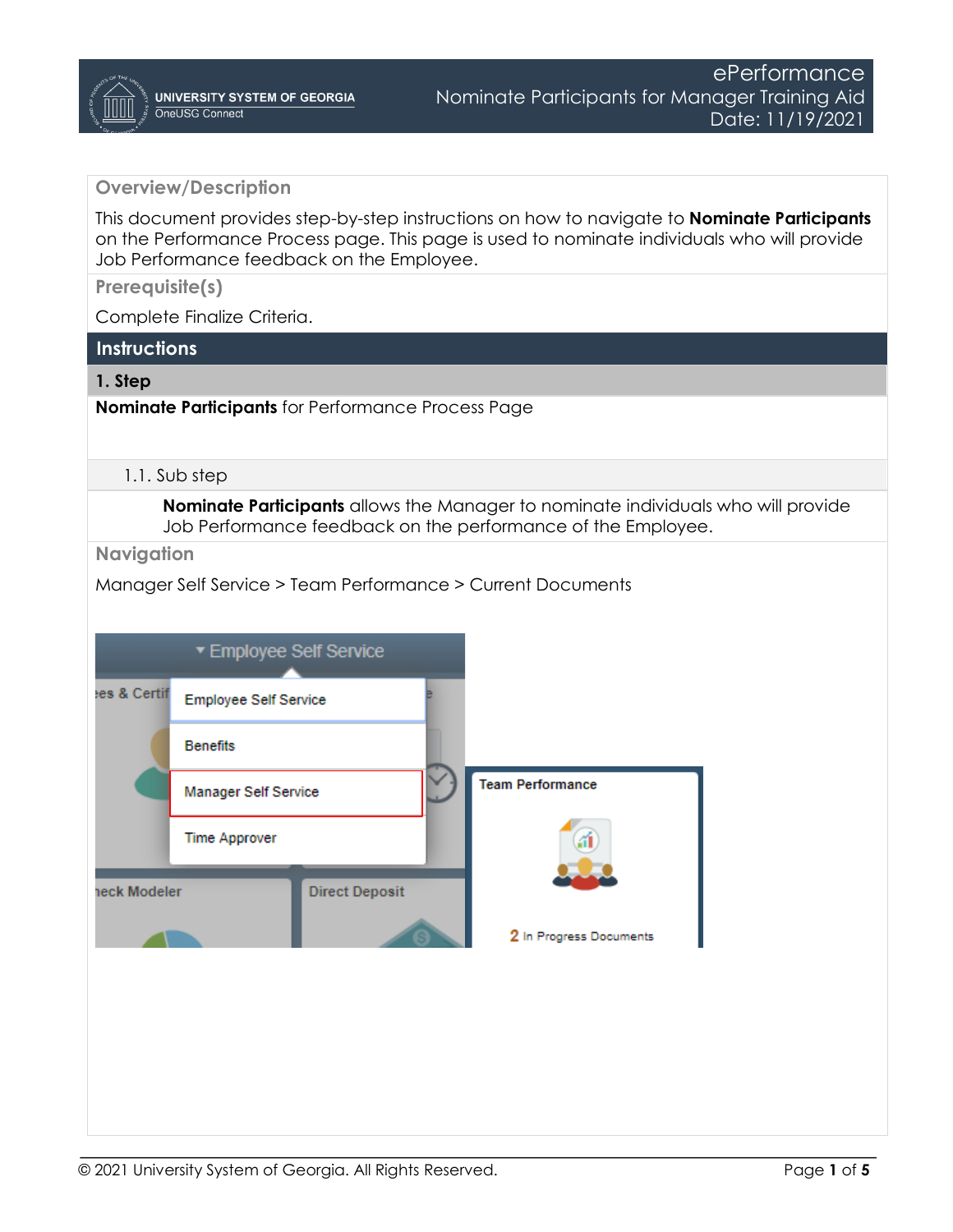

**UNIVERSITY SYSTEM OF GEORGIA** OneUSG Connect

# ePerformance Nominate Participants for Manager Training Aid Date: 11/19/2021

| < Manager Self Service                                                                             |                                                                 | <b>Team Performance</b>                                                                                            |                                         |                                     |                                |                                      |
|----------------------------------------------------------------------------------------------------|-----------------------------------------------------------------|--------------------------------------------------------------------------------------------------------------------|-----------------------------------------|-------------------------------------|--------------------------------|--------------------------------------|
| <b>Current Documents</b><br><b>Historical Documents</b>                                            | $\bullet$<br><b>Current Documents</b>                           |                                                                                                                    |                                         |                                     | <b>Create Documents</b>        |                                      |
|                                                                                                    | ۳                                                               |                                                                                                                    |                                         |                                     |                                | $\uparrow\downarrow$                 |
|                                                                                                    | Name / Job Title                                                | <b>Document Type</b>                                                                                               | <b>Document Status</b>                  | Period Begin /<br><b>Period End</b> | <b>Next Due</b><br><b>Date</b> |                                      |
|                                                                                                    | <b>Orie Thornton</b><br>Manager III                             | <b>USG Provisional Review</b>                                                                                      | Approval - Submitted                    | 08/22/2019<br>08/31/2019            | 08/22/2019                     | $\overline{\phantom{a}}$             |
|                                                                                                    | <b>Orie Thornton</b><br>Manager III                             | <b>USG Annual Review for Staff</b>                                                                                 | <b>Evaluation in Progress</b>           | 08/02/2019<br>08/31/2019            | 08/02/2019                     | $\rightarrow$                        |
|                                                                                                    | <b>Orie Thornton</b><br>Manager III                             | <b>USG Annual Review for Staff</b>                                                                                 | <b>Evaluation in Progress</b>           | 08/01/2019<br>08/31/2019            | 08/01/2019                     | $\rightarrow$                        |
|                                                                                                    | <b>Jasmin Forts</b><br>Manager III                              | <b>USG Annual Review for Leaders</b>                                                                               | <b>Evaluation in Progress</b>           | 01/01/2019<br>12/31/2019            | 12/01/2019                     | $\rightarrow$                        |
|                                                                                                    | <b>Orie Thornton</b><br>Manager III                             | <b>USG Annual Review for Staff</b>                                                                                 | <b>Evaluation in Progress</b>           | 01/01/2019<br>12/31/2019            | 12/01/2019                     | $\rightarrow$                        |
|                                                                                                    | <b>Lindsey Seipel</b><br><b>Employee Relations Manager</b>      | <b>USG Annual Review for Staff</b>                                                                                 | <b>Evaluation in Progress</b>           | 01/01/2019<br>12/31/2019            | 12/01/2019                     | $\rightarrow$                        |
|                                                                                                    | <b>Jasmin Forts</b><br>$14 - 22 - 10$                           | <b>USG Annual Review for Staff</b>                                                                                 | Track Progress - Checkpoint 1           | 01/01/2019<br><b>ADIOAIODAD</b>     | 11/01/2019                     | $\rightarrow$                        |
| <b>&lt; Team Performance</b>                                                                       |                                                                 | <b>Performance Process</b>                                                                                         |                                         |                                     | A                              |                                      |
| Performance Process                                                                                | $Q = 40$<br><b>USG Annual Review for Staff</b>                  |                                                                                                                    |                                         |                                     | Save                           | Share with Employee                  |
| <b>Steps and Tasks</b>                                                                             | $\mathbb C$<br>$\circ$<br>Manager Evaluation - Update and Share |                                                                                                                    |                                         |                                     |                                |                                      |
| <b>Lindsey Seipel</b><br>USG Annual Review for Staff<br>01/01/2019 - 11/30/2019                    | <b>Lindsey Seipel</b><br>Actions <sup>-</sup><br>Overview       | Job Title Employee Relations Manager                                                                               | Manager Amy Phillips                    |                                     |                                | <b>图 Print</b>   ■ Notify   ■ Export |
| Define Criteria<br>Due Date<br>09/01/2019<br>$\bullet$ Checkpoint 1<br>Due Date<br>10/01/2019      |                                                                 | Document Type USG Annual Review for Staff<br>Template KSU Annual Review for Staff<br>Status Evaluation in Progress | Document ID 1219<br>Due Date 10/31/2019 | Period 01/01/2019 - 11/30/2019      |                                |                                      |
| ● Finalize Criteria                                                                                | <b>Employee Data</b>                                            |                                                                                                                    |                                         |                                     |                                |                                      |
| Due Date<br>10/31/2019<br>O Nominate Participants<br>Due Date<br>11/30/2019<br><b>Add Nominees</b> |                                                                 | Employee ID 0352681<br>Department 1060416<br><b>HRS-Human Resources</b><br>Location 430                            | Kennesaw State University               |                                     |                                |                                      |

**Track Nominations** 

O O Review Participant Evaluations<br>Due Date 10/31/2019

● O Review Self Evaluation<br>Due Date 10/31/2019

O Complete Manager Evaluation<br>Due Date 10/31/2019

 $\sqrt{2}$  Audit History<br>Created By Amy Dhilling

Rating History

Calculate All Ratings | X Cancel Evaluation Goals Performance Factors USG Core Values | Institutional Values | Ethics Compliance | Professional Dvlpmnt | Final Remarks | Overall Summary Section 1 - Goals

07/94/9040 9-94-670M

Attachments

No Attachments have been added to this document

 $\overline{+}$  Add Attachment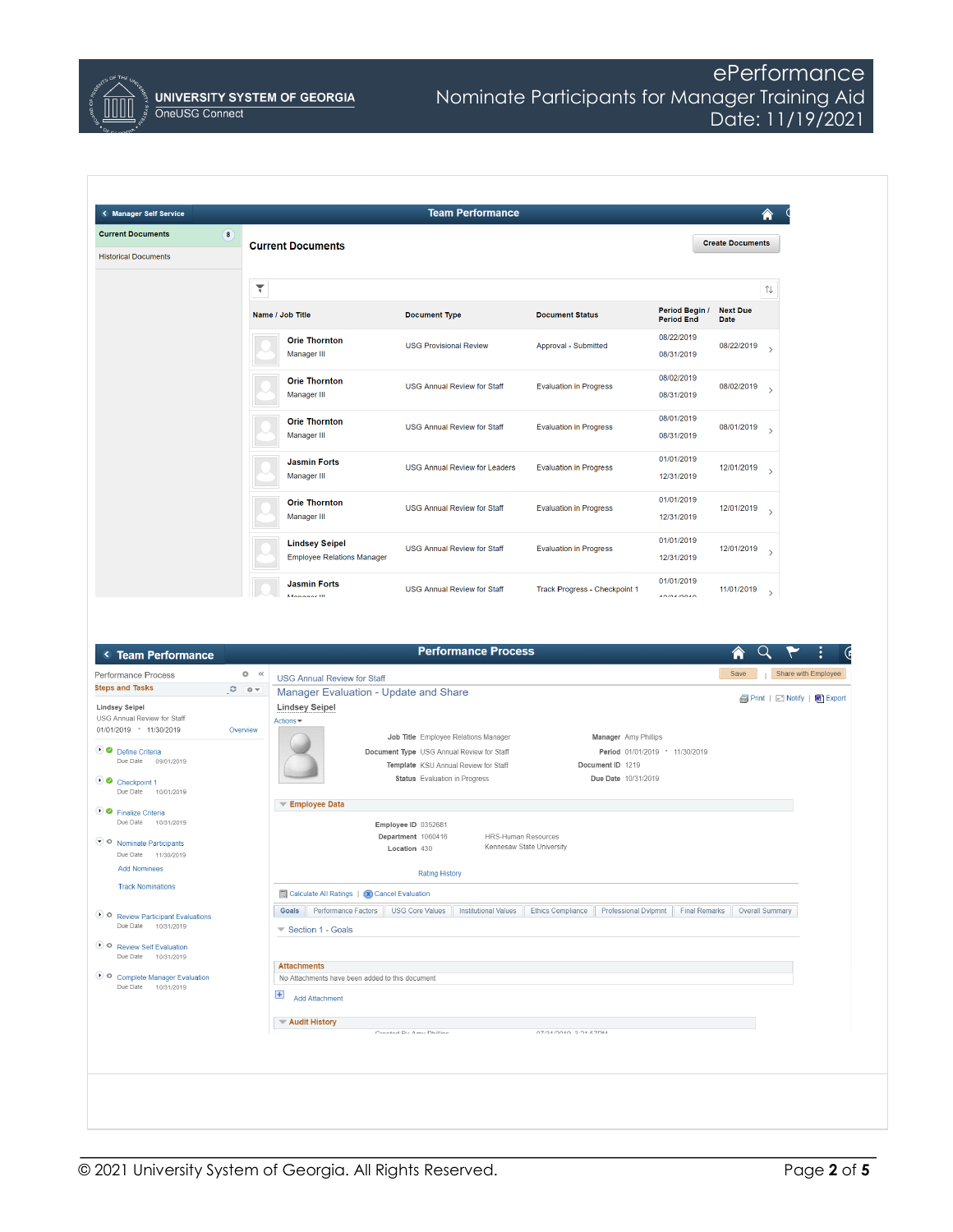a. Once the Manager or Employee **Finalize Criteria**, nominations can be submitted to the nominees for their acceptance. Only Managers can nominate and track a Participant's status as well as their evaluation. Under Nominations, click on **Add Other** or the **+** and enter the Participants name in the **Search Criteria** section and click **Search**

| Performance Process                                                                         | Save<br>0 <sub>x</sub><br><b>USG Annual Review for Staff</b>                                                                                                                                                                                                          |
|---------------------------------------------------------------------------------------------|-----------------------------------------------------------------------------------------------------------------------------------------------------------------------------------------------------------------------------------------------------------------------|
| <b>Steps and Tasks</b><br>$O$ $O$ $V$                                                       | Nominate Participants - Add Nominees<br>E <sup>*</sup> Notify                                                                                                                                                                                                         |
| <b>Lindsey Seipel</b><br>USG Annual Review for Staff<br>01/01/2019 - 11/30/2019<br>Overview | <b>Lindsey Seipel</b><br>Actions +                                                                                                                                                                                                                                    |
| Define Criteria<br>Due Date 09/01/2019                                                      | Job Title Employee Relations Manager<br>Manager Amy Phillips<br>Document Type USG Annual Review for Staff<br>Period 01/01/2019 - 11/30/2019<br>Template KSU Annual Review for Staff<br>Document ID 1219                                                               |
| • Checkpoint 1<br>Due Date 10/01/2019                                                       | Status In Progress<br>Due Date 11/30/2019                                                                                                                                                                                                                             |
| • <b>O</b> Finalize Criteria<br>Due Date 10/31/2019                                         | Participant Role: Other<br>Minimum Required: 0 Maximum Available:10                                                                                                                                                                                                   |
| • O Nominate Participants<br>Due Date 11/30/2019                                            | <b>Nominations</b><br>Currently there are no nominees in your nomination list.                                                                                                                                                                                        |
| <b>Add Nominees</b>                                                                         | $\overline{+}$ Add Other                                                                                                                                                                                                                                              |
| <b>Track Nominations</b>                                                                    |                                                                                                                                                                                                                                                                       |
|                                                                                             |                                                                                                                                                                                                                                                                       |
| <b>Person Search</b>                                                                        |                                                                                                                                                                                                                                                                       |
| Nominate Participants                                                                       |                                                                                                                                                                                                                                                                       |
| $\equiv$ Instructions                                                                       |                                                                                                                                                                                                                                                                       |
| This page allow you to search for, and select people by Name.<br>Name criteria.             | Enter full or partial name information in the fields below, then select the Search button to display a list of people meeting this<br>More information about a listed person can be viewed by selecting the <sup>1</sup> icon that appears next to the person's name. |
| <b>Search Criteria</b>                                                                      |                                                                                                                                                                                                                                                                       |
| Name                                                                                        |                                                                                                                                                                                                                                                                       |
| Last Name                                                                                   |                                                                                                                                                                                                                                                                       |
| <b>Second Last Name</b>                                                                     |                                                                                                                                                                                                                                                                       |
| <b>First Name</b>                                                                           |                                                                                                                                                                                                                                                                       |
| ACName                                                                                      |                                                                                                                                                                                                                                                                       |
| Search                                                                                      |                                                                                                                                                                                                                                                                       |
|                                                                                             |                                                                                                                                                                                                                                                                       |
|                                                                                             |                                                                                                                                                                                                                                                                       |

the Performance Process page. Clicking on the "**i**" in the Search Results will provide details about the nominee. Click on **Select This Person**.Derson Search

| Nominate Participants<br>$\blacktriangleright$ Instructions | Person Search                               |
|-------------------------------------------------------------|---------------------------------------------|
|                                                             |                                             |
| <b>Search Criteria</b>                                      | <b>Person Search</b>                        |
| Name CHRISTY                                                |                                             |
| <b>Last Name TODD</b>                                       | <b>Details for Christy Todd</b>             |
| <b>Second Last Name</b>                                     | <b>Personal Data</b>                        |
| <b>First Name</b>                                           |                                             |
| <b>ACName</b>                                               | <b>Description Employee</b>                 |
| Search                                                      | <b>Personal Data Details</b>                |
| <b>Search Results</b>                                       |                                             |
| Christy Todd                                                | Type EMP<br>Active<br>A                     |
|                                                             | Department 7311000<br><b>HCM Operations</b> |
| OK                                                          | <b>Location ATHDB</b>                       |
|                                                             | <b>BOR-Daniel Bridge 300</b>                |
| Return to Previous Page                                     | Select This Person                          |
|                                                             | Return to List                              |
|                                                             |                                             |
|                                                             |                                             |
|                                                             |                                             |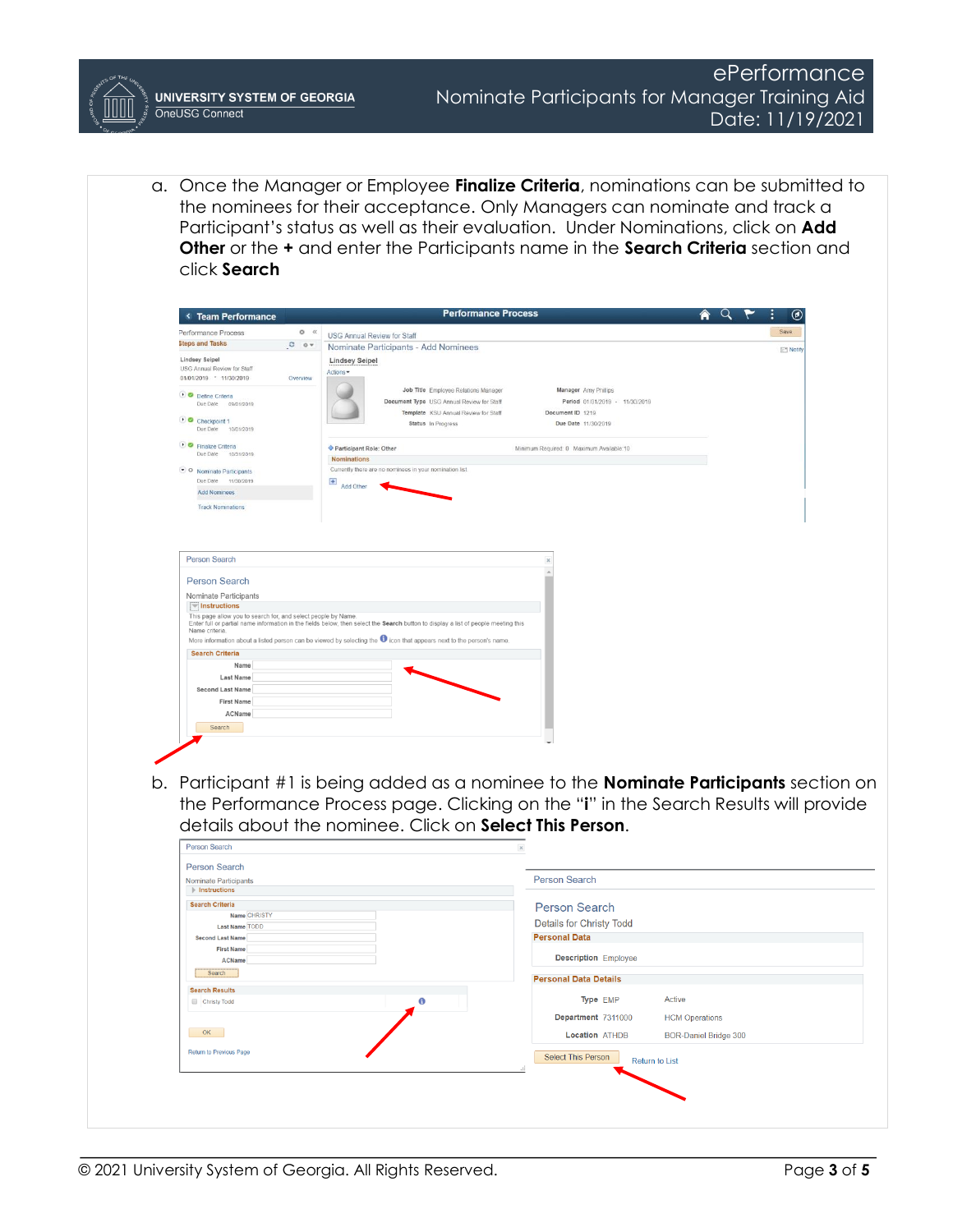ePerformance Nominate Participants for Manager Training Aid **UNIVERSITY SYSTEM OF GEORGIA** OneUSG Connect Date: 11/19/2021 c. Participant #1 is now listed as a nominee. The nominee will be added when the Manager saves the transaction. Save Submit Nominations **USG Annual Review for Staff** Nominate Participants - Add Nominees  $\equiv$  Notify **Lindsey Seipel** Actions  $\overline{\phantom{a}}$ Job Title Employee Relations Manager Manager Amy Phillips Document Type USG Annual Review for Staff Period 01/01/2019 - 11/30/2019 Template KSU Annual Review for Staff Document ID 1219 Status In Progress Due Date 11/30/2019 O You have selected nominations for addition. The nominations will be added when the transaction is saved. Participant Role: Other Minimum Required: 0 Maximum Available:10 **Nominations** Nominee **Delete**  $\widehat{\mathbb{I}}$ **Christy Todd**  $\overline{+}$  Add Other

d. Participant #2 has been added as a nominee to the **Nominate Participants** section on the Performance Process page.

|        | Person Search                      |           |  |
|--------|------------------------------------|-----------|--|
|        | Nominate Participants              |           |  |
|        | $\blacktriangleright$ Instructions |           |  |
|        | <b>Search Criteria</b>             |           |  |
|        | Name ORIE                          |           |  |
|        | Last Name THORNTON                 |           |  |
|        | Second Last Name                   |           |  |
|        | <b>First Name</b>                  |           |  |
|        | ACName                             |           |  |
|        | Search                             |           |  |
|        | <b>Search Results</b>              |           |  |
|        | Orie Thornton                      | $\theta$  |  |
| 0      | Phillip Thornton                   | $\bullet$ |  |
| 0      | Reginald Thornton                  | 0         |  |
|        | Robert Thornton                    | $\bullet$ |  |
| $\Box$ |                                    |           |  |
| 0      | Shakena Thornton                   | 0         |  |
| $\Box$ | Susan Thornton                     | $\bullet$ |  |
| ⊟      | Tamia Thornton                     | A         |  |
|        | Tanisha Thornton                   | $\bullet$ |  |